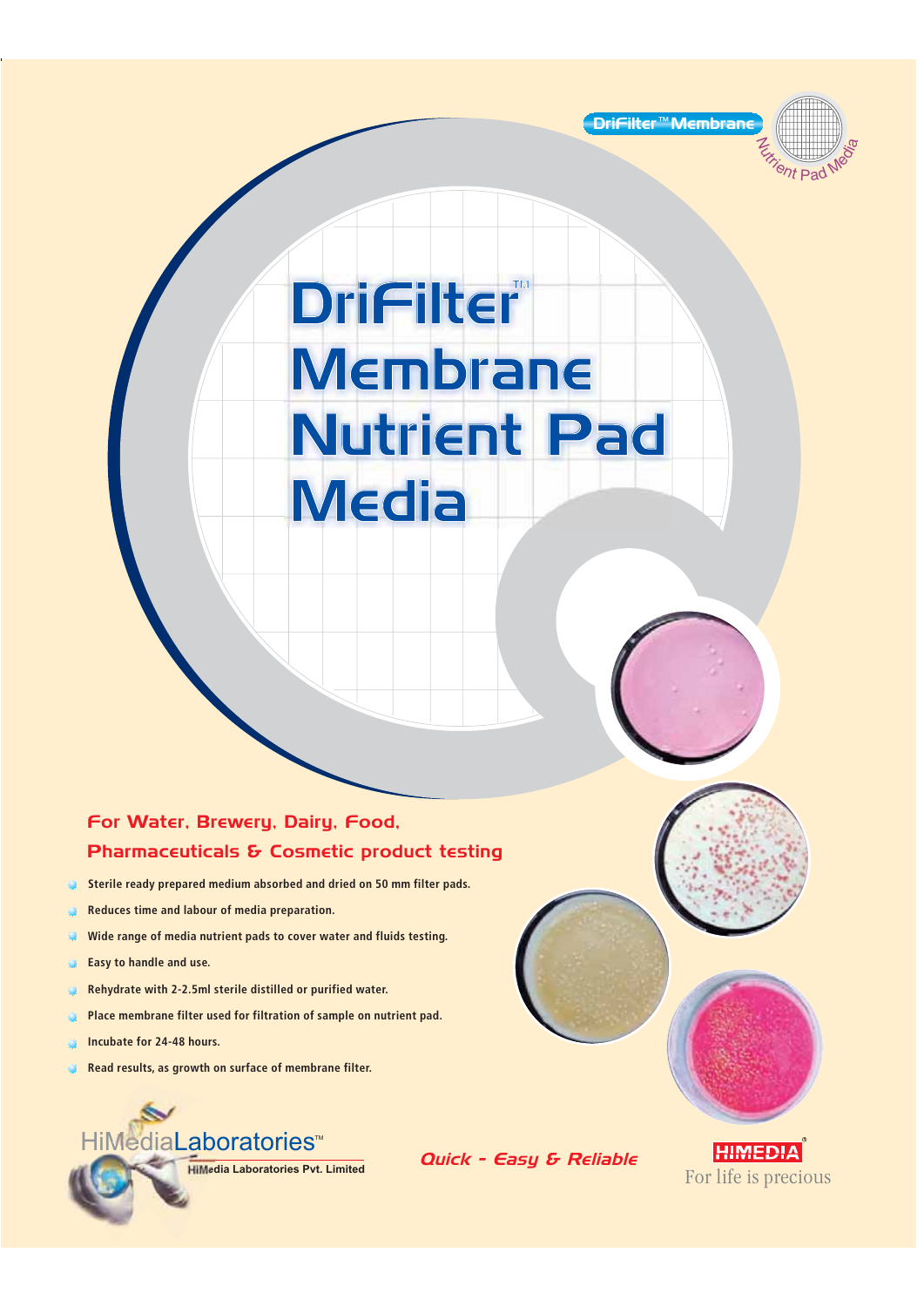

## DriFilter<sup>™</sup> Membrane Nutrient Pad Media

iMedia's DriFilter membrane nutrient pads are ready to use sterile culture media in the form of a 50 mm biological inert absorbent pads impregnated with standard culture medium, then dried and sterilized in 55 mm petri plate. They eliminate the need of laborious media preparation and autoclaving procedures. H

Just rewet the nutrient pads with sterile distilled water and they are ready to use.

HiMedia's attempt to cover a wide range of nutrient pad set has made water and fluids testing easy and minimized a series of steps involved.

#### **Method of CFU determination**

#### How to use?



#### **Advantages**

- The ease of usage and time conservation allows for larger sample volumes to be tested at a time.
- Interpretation of results directly by counting the CFUs also quantitates the microbial load present.
- The membranes can be stored at room temperature and have a shelf life of 15 months.

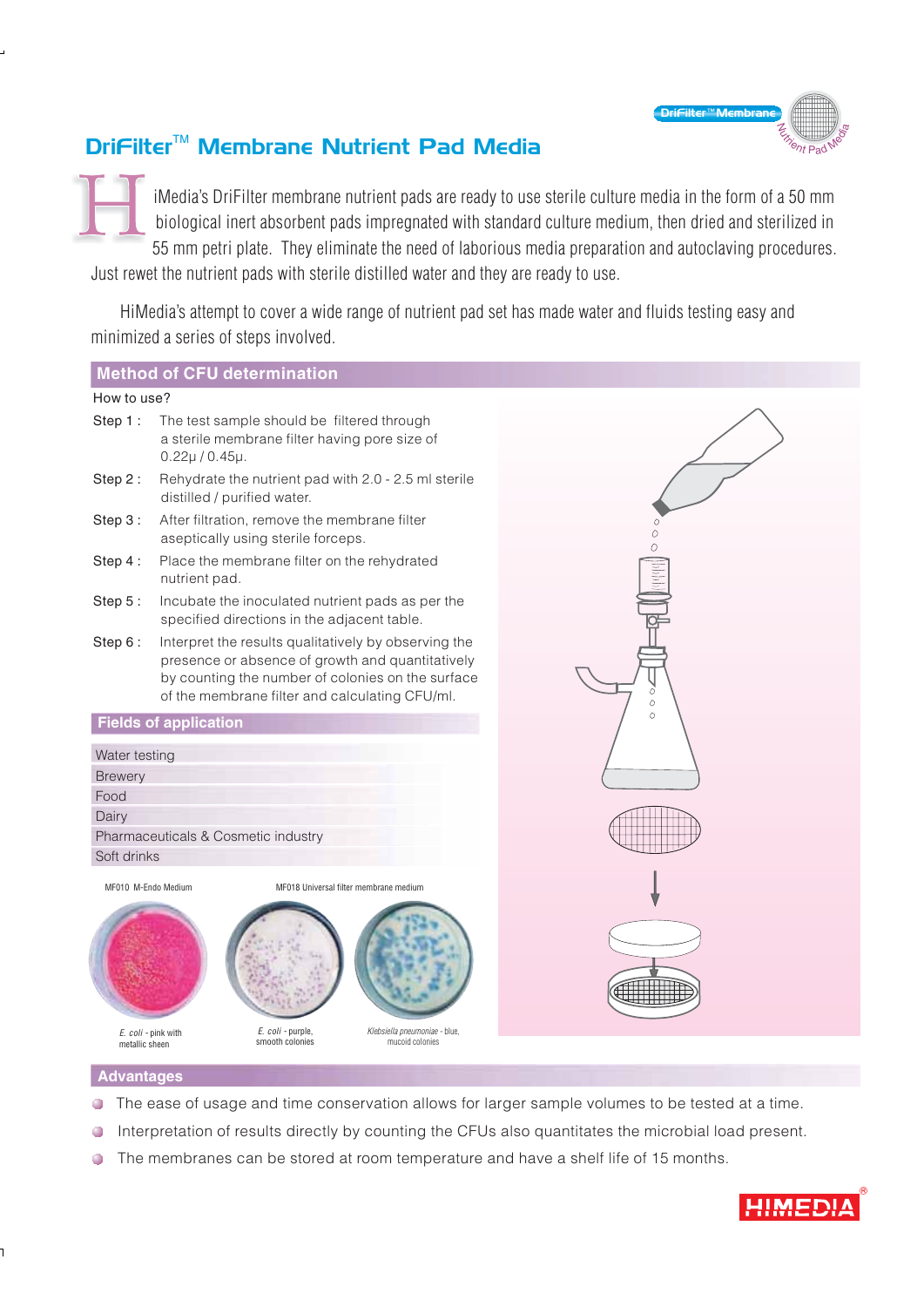| Code         | <b>Description</b>                                          | <b>Purpose</b>                                                                                                  | <b>Field of application</b>                                                                                   | Temp. & Time of incubation                                        |
|--------------|-------------------------------------------------------------|-----------------------------------------------------------------------------------------------------------------|---------------------------------------------------------------------------------------------------------------|-------------------------------------------------------------------|
| <b>MF001</b> | Standard Plate Count Medium                                 | For bacterial detection &<br>enumeration.                                                                       | Water, milk, food and other<br>samples, waste water, beverages.                                               | 35°C - 37°C for 18 - 48 hours                                     |
| MF002        | <b>Standard Plate Count Medium</b><br>with TTC              | For bacterial detection &<br>enumeration, easy detection due<br>to colour indicator - pink<br>colonies develop. | Water, milk, food and other<br>samples, waste water, beverages.                                               | 35°C - 37°C for 18 - 48 hours                                     |
| MF003        | Sabouraud Dextrose Medium                                   | For detection of fungi<br>viz. yeasts & moulds.                                                                 | Waste water, pharmaceutical<br>cosmetics, packing material.                                                   | 25°C - 30°C for 2 - 5 days                                        |
| <b>MF004</b> | Bile Esculin Azide Medium                                   | For detection & enumeration<br>of Enterococci.                                                                  | Water*, food and other samples.<br>(* ISO 7899-2, 1984)                                                       | 35°C - 37°C for 18 - 48 hours                                     |
| <b>MF005</b> | <b>Bismuth Sulphite Medium</b>                              | For detection & enumeration<br>of Salmonella.                                                                   | Water, food and other clinical<br>samples.                                                                    | 35°C - 37°C for 24 - 48 hours                                     |
| <b>MF006</b> | Soyabean Casein Digest Medium                               | For total bacterial detection &<br>enumeration.                                                                 | Water, waste water, milk and<br>food.                                                                         | 35°C - 37°C for 18 - 48 hours                                     |
| <b>MF007</b> | Cetrimide Medium                                            | For detection & enumeration<br>of Pseudomonas.                                                                  | Water, pharmaceuticals,<br>cosmetics and other samples.                                                       | 35°C - 37°C for 24 - 48 hours                                     |
| <b>MF008</b> | Chapman Stone Medium                                        | For detection & enumeration<br>of Staphylococci.                                                                | Food, pharmaceuticals,<br>cosmetics and clinical samples.                                                     | 35°C - 37°C for 24 - 48 hours                                     |
| MF009        | <b>ECD Medium</b>                                           | For detection & enumeration<br>of E. coli & coliforms.                                                          | Water, food, waste water, etc.                                                                                | 35°C - 37°C for 18 - 48 hours                                     |
| MF010        | M-Endo Medium                                               | For detection & enumeration<br>of E. coli & coliform bacteria.                                                  | Water*, food and other samples.<br>(* Standard TNV 75, 7837, 2002)                                            | 35°C - 37°C for 18 - 48 hours                                     |
| <b>MF011</b> | Dextrose Tryptone Medium                                    | For detection & enumeration<br>of thermophilic & mesophilic<br>bacteria.                                        | Water, food, milk, sugars.                                                                                    | 55°C for 48 - 72 hours                                            |
| MF012        | MacConkey Medium                                            | For detection & enumeration<br>of coliforms.                                                                    | Water, waste water, milk and<br>food.                                                                         | 35°C - 37°C for 18 - 48 hours                                     |
| <b>MF013</b> | M-FC Medium                                                 | For detection and enumeration<br>fecal coliforms of higher<br>temperature.                                      | Water*, food.<br>(* Standard TNV 75, 7835, 1999)                                                              | 35°C - 37°C for 18 - 48 hours                                     |
| <b>MF014</b> | Orange Serum Medium                                         | For detection and enumeration<br>of acid tolerant microorganisms.                                               | Beverages and food.                                                                                           | 35°C - 37°C for 48 - 72 hours<br>(aerobic & anaerobic atmosphere) |
| MF015        | <b>Teepol Medium</b>                                        | For detection and enumeration<br>of enteric, lactose fermenting<br>bacteria.                                    | Water, food, waste water.                                                                                     | 44°C for 18 - 48 hours                                            |
| <b>MF016</b> | Tergitol-7 TTC Medium                                       | For detection and enumeration<br>of E. coli and coliforms.                                                      | Water*, food.<br>$(*$ ISO 9308-1, 2001)                                                                       | 35°C - 37°C for 18 - 48 hours                                     |
| <b>MF017</b> | <b>Wort Medium</b>                                          | For detection and enumeration<br>of yeasts and moulds.                                                          | Water, food, beverages, syrups.                                                                               | $25^{\circ}$ C - 30 $^{\circ}$ C for 2 - 5 days                   |
| <b>MF018</b> | <b>Universal Filter Membrane</b><br>Medium<br>(chromogenic) | For total bacterial detection and<br>enumeration based on<br>chromogenic differentiation.                       | Water, waster water,<br>pharmaceuticals, cosmetics,<br>packing material and other clinical<br>test materials. | 35°C - 37°C for 18 - 48 hours                                     |
| MF019        | EC 0157:H7 Filter Membrane<br>Medium<br>(chromogenic)       | For detection and enumeration<br>of EHEC based on<br>chromogenic diferentiation.                                | Water, food.                                                                                                  | 35°C - 37°C for 18 - 48 hours                                     |
| MF020        | Samonella Differentiatial<br>Medium<br>(chromogenic)        | For detection and enumeration<br>of <i>Salmonella</i> from other<br>enteric bacteria.                           | Water, food.                                                                                                  | 35°C - 37°C for 18 - 48 hours                                     |
| MF021        | <b>Tomato Juice Medium</b>                                  | For detection and enumeration<br>of Lactobacilli & other aciduric<br>microorganisms.                            | Beverages.                                                                                                    | 35°C - 37°C for 48 - 72 hours                                     |
| MF022        | Slanetz and Bartley Medium                                  | For detection and enumeration<br>of fecal Streptococci.                                                         | Water*, food.<br>(* ISO 7899-2, 1984)                                                                         | 35°C - 37°C for 44 - 48 hours                                     |
| MF023        | Pseudomonas Medium                                          | For detection and enumeration<br>of Pseudomonas species.                                                        | Food*.<br>(* EN 12780, 2002)                                                                                  | 35°C - 37°C for 24 - 48 hours                                     |
| MF024        | <b>Malt Extract Medium</b>                                  | For detection and enumeration of<br>yeast and moulds.                                                           | Water, Food, Milk<br>and other samples                                                                        | 25°C - 30°C for 48 - 72 hours                                     |